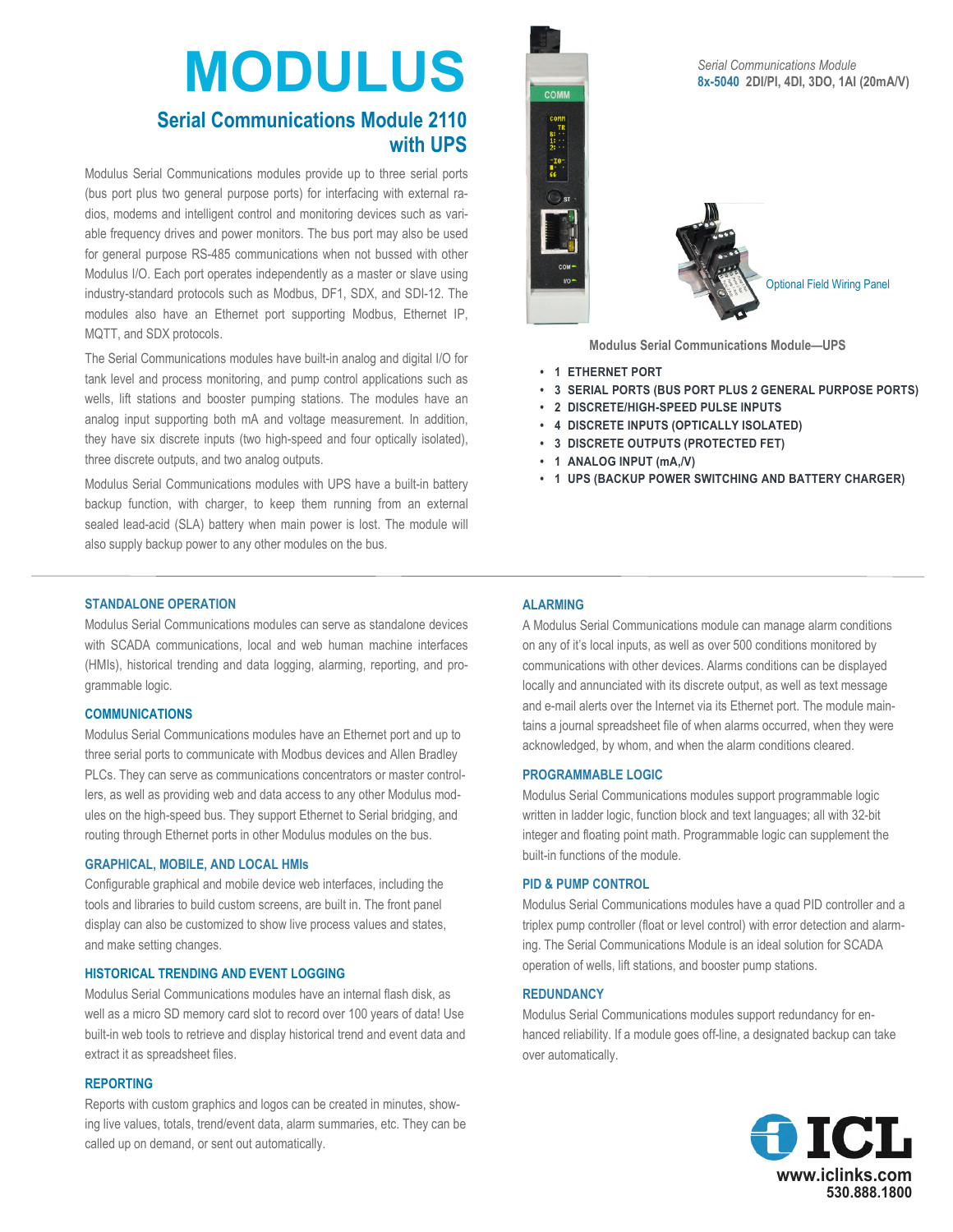## **Modulus Serial Communications Module with UPS - Type 2110 - Specifications**

| <b>FIELD I/O</b>                          |                                                                                                                                                          |  |  |  |  |  |
|-------------------------------------------|----------------------------------------------------------------------------------------------------------------------------------------------------------|--|--|--|--|--|
| Discrete Inputs:                          | High-speed, non-isolated DC or contact closure, DC to 20KHz maximum<br>$\mathbf{2}$                                                                      |  |  |  |  |  |
| Input Range:<br>Input Current:            | Contact closure/open collector driver to ground, or 0 to 30Vdc (ON=<1.5V, OFF > 2.5V)<br>Approximately 0.5mA (internal current source)                   |  |  |  |  |  |
| Filtering                                 | Individually configurable: 5Hz, 10Hz, 20Hz, 50Hz, 100Hz, 500Hz, 1KHz, 2KHz, 5KHz, 10KHz+                                                                 |  |  |  |  |  |
|                                           | Optically Isolated, bipolar (AC/DC, not polarity sensitive)<br>4                                                                                         |  |  |  |  |  |
| Input Range:                              | 0 to 30V (OFF < 6V, ON>9V)                                                                                                                               |  |  |  |  |  |
| Input Current:                            | 1.2mA @ 12V, 3mA @ 24V                                                                                                                                   |  |  |  |  |  |
| Filtering                                 | Individually configurable: 20Hz or 100Hz                                                                                                                 |  |  |  |  |  |
| <b>Discrete Outputs:</b>                  | Solid-state Protected FET high-side drivers (switch to input power when ON)<br>3                                                                         |  |  |  |  |  |
| Output Rating:                            | 30Vdc, 2A maximum, current limited to approximately 2.25A.                                                                                               |  |  |  |  |  |
| Analog Inputs:                            | 16-bit, Delta Sigma, individually software configurable ranges<br>1.                                                                                     |  |  |  |  |  |
| Input Range:                              | • 20mA (minimum input for full accuracy is 0.5mA)<br>• 5V, +/-5V, 10V, +/-10V, 30V                                                                       |  |  |  |  |  |
| <b>Analog Outputs:</b>                    | 2 12-bit                                                                                                                                                 |  |  |  |  |  |
| Output Ranges:                            | • 0-20mA, 4-20mA                                                                                                                                         |  |  |  |  |  |
| <b>COMMUNICATIONS</b>                     |                                                                                                                                                          |  |  |  |  |  |
| Ethernet:                                 | 10/100mb/s (10/100 Base-T)<br>$\mathbf{1}$                                                                                                               |  |  |  |  |  |
| <b>SCADA Protocols</b>                    | Modbus TCP & UDP (master/slave), Ethernet IP (master/slave PLC5 & SLC5/05 emulation), SDX (AES-128 Encryption), MQTT, Ethernet to Serial bridging        |  |  |  |  |  |
| Internet Protocols                        | HTTP (server), FTP (server & client), E-mail (SMTP and POP3), ICMP (ping; server & client), NTP (client), DHCP (server & client), DNS, DDNS              |  |  |  |  |  |
| Serial:                                   | RS-232, RS-485, RS-422, SDI-12 (COM1 - general purpose communications port.)<br>1.                                                                       |  |  |  |  |  |
|                                           | RS-232, RS-485, RS-422 (COM2 - general purpose communications port.)<br>1                                                                                |  |  |  |  |  |
|                                           | RS-485 Bus port (this port is available for general purpose communications if not used for high-speed bus communications with other modules)<br>1.       |  |  |  |  |  |
| Baud Rates (all ports)<br>Protocols       | 115K, 38.4K, 19.2K, 9600, 4800, 2400, 1200 baud.<br>Modbus RTU (master/slave), DF1 (slave), SDX (AES-128 Encryption), SDI-12 (general purpose port only) |  |  |  |  |  |
| <b>HMIs</b>                               |                                                                                                                                                          |  |  |  |  |  |
| Local:                                    | 128x32 graphical, wide temperature range yellow OLED and single pushbutton                                                                               |  |  |  |  |  |
| Graphical:                                | Web based, graphic library included. Compatible with most browsers, including Internet Explorer, Firefox, Chrome, Safari, Android                        |  |  |  |  |  |
| Mobile:                                   | Web based, text only, up to 50 registers. Compatible with most browsers, including Internet Explorer, Firefox, Chrome, Safari, Android                   |  |  |  |  |  |
| <b>PROGRAMMING</b>                        |                                                                                                                                                          |  |  |  |  |  |
| Languages:                                | Ladder Logic, Function Block, Text—built-in web based graphical and text editor and debugger                                                             |  |  |  |  |  |
| Capacity:                                 | 64KB logic, 2MB source code, 32-bit integer and floating point math                                                                                      |  |  |  |  |  |
| <b>STORAGE</b>                            |                                                                                                                                                          |  |  |  |  |  |
| Registers:                                | 504 Numeric registers, 504 Boolean registers                                                                                                             |  |  |  |  |  |
| Internal Flash disk:                      | 32MB                                                                                                                                                     |  |  |  |  |  |
| Removable disk:                           | Micro SD Card (up to 256GB, supplied by customer)                                                                                                        |  |  |  |  |  |
| <b>CLOCK</b>                              |                                                                                                                                                          |  |  |  |  |  |
| <b>Real Time Clock:</b>                   | Temperature compensated with lithium battery backup power                                                                                                |  |  |  |  |  |
| Stability                                 | $+/-$ 3ppm from $-30\degree$ C to 70 $\degree$ C                                                                                                         |  |  |  |  |  |
| <b>UPS BATTERY BACKUP</b>                 |                                                                                                                                                          |  |  |  |  |  |
| <b>Battery Type Supported:</b>            | Sealed Lead-acid (SLA) - Purchase separately; 7AH (p/n 90-9007), 12AH (p/n 90-9012)                                                                      |  |  |  |  |  |
| <b>Charging Current</b>                   | 0.5A                                                                                                                                                     |  |  |  |  |  |
| Backup power to other modules             | 2A via Modulus bus                                                                                                                                       |  |  |  |  |  |
| <b>GENERAL</b>                            |                                                                                                                                                          |  |  |  |  |  |
| Input Power:                              | 10Vdc to 30Vdc                                                                                                                                           |  |  |  |  |  |
| <b>Power Consumption</b>                  |                                                                                                                                                          |  |  |  |  |  |
| Not using Ethernet                        | 18mA @ 12Vdc / 13mA @ 24Vdc (Ethernet power saver enabled)                                                                                               |  |  |  |  |  |
| Using Ethernet<br><b>Battery Charging</b> | 78mA @ 12Vdc / 43mA @ 24Vdc<br>Add up to 600mA @15Vdc / 300mA @24Vdc                                                                                     |  |  |  |  |  |
|                                           |                                                                                                                                                          |  |  |  |  |  |
| <b>Field Wiring Termination:</b>          | [81-5040] screw terminal blocks [82-5040] lever terminal blocks, 3.5mm, 22 to 14GA wires                                                                 |  |  |  |  |  |
| Temperature:                              | 82-xxxx Lever Terminals<br>-40°C to 70°C (operating), -40°C to 85°C (storage)                                                                            |  |  |  |  |  |
| Humidity:                                 | <95% RH (non-condensing)                                                                                                                                 |  |  |  |  |  |
| Enclosure:                                | Polyamide, light gray (RAL 7035)                                                                                                                         |  |  |  |  |  |
| Mounting:                                 | 35mm DIN rail with bus connector block                                                                                                                   |  |  |  |  |  |
|                                           | 81-xxxx Screw Terminals                                                                                                                                  |  |  |  |  |  |
|                                           |                                                                                                                                                          |  |  |  |  |  |

Specifications subject to change without notice. Consult factory to ensure that you are working with current information.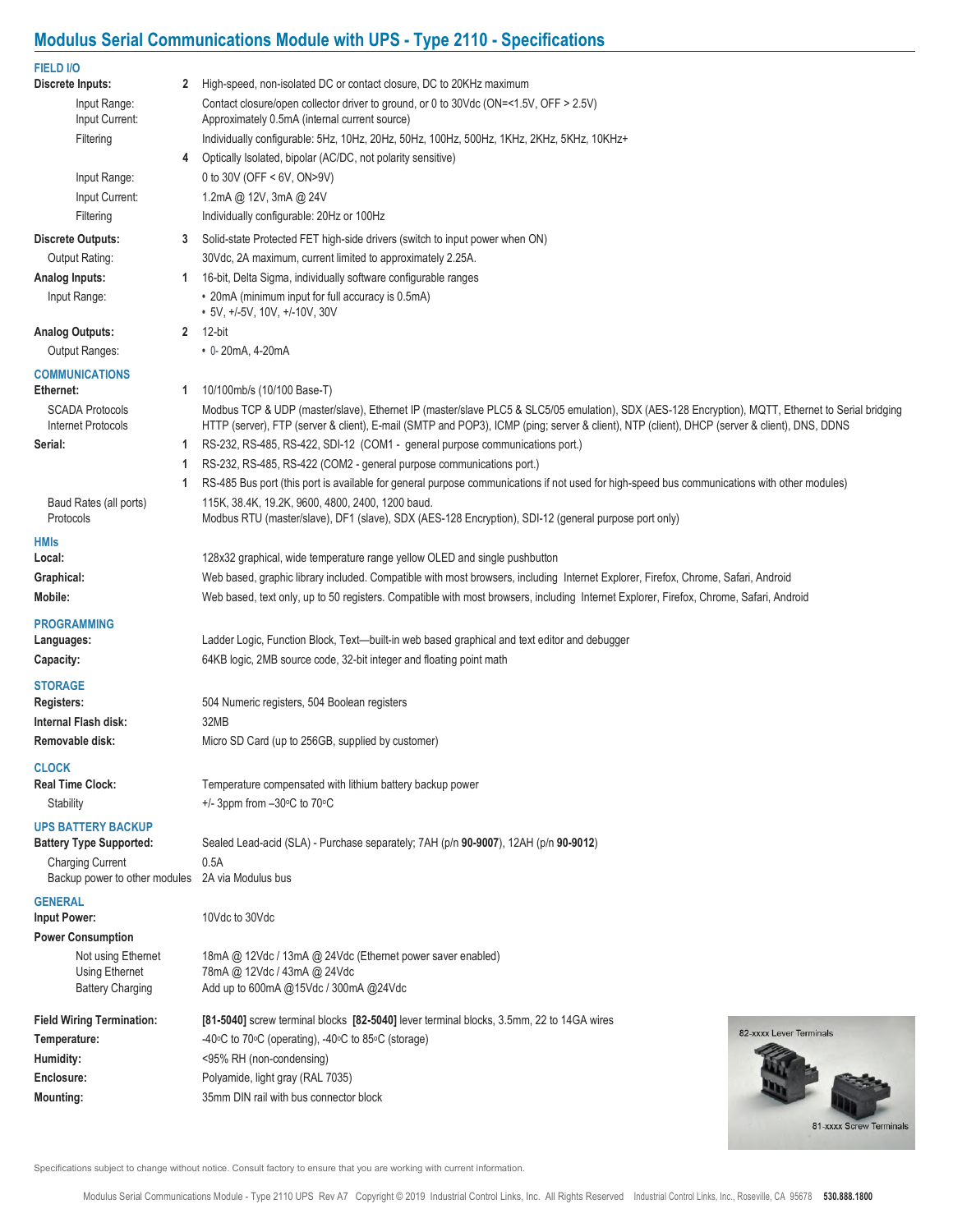## DIMENSIONS and CONNECTIONS



| 1511111111 1a 1 | uncuon     | 1 YUU 111 1 YU 2 | .               | .               | .               |
|-----------------|------------|------------------|-----------------|-----------------|-----------------|
|                 | $-485$     |                  | D <sub>1</sub>  | DO <sub>2</sub> | D <sub>12</sub> |
|                 | $+485$     |                  | D <sub>12</sub> | DO <sub>3</sub> | DI3             |
| J               | RESET#     |                  | Al1             | BAT+            | D <sub>14</sub> |
| 4               | <b>GND</b> |                  | DO <sub>1</sub> | BAT-            | D <sub>15</sub> |
| 5               | ÷٧         |                  | <b>GND</b>      |                 | <b>DIC</b>      |

#### **General Purpose Communications Port COM1 (modes are software configured)**



# **General Purpose Communications Port COM2**



#### **Typical COM1 and COM2 RS-232 Wiring to Modem/**

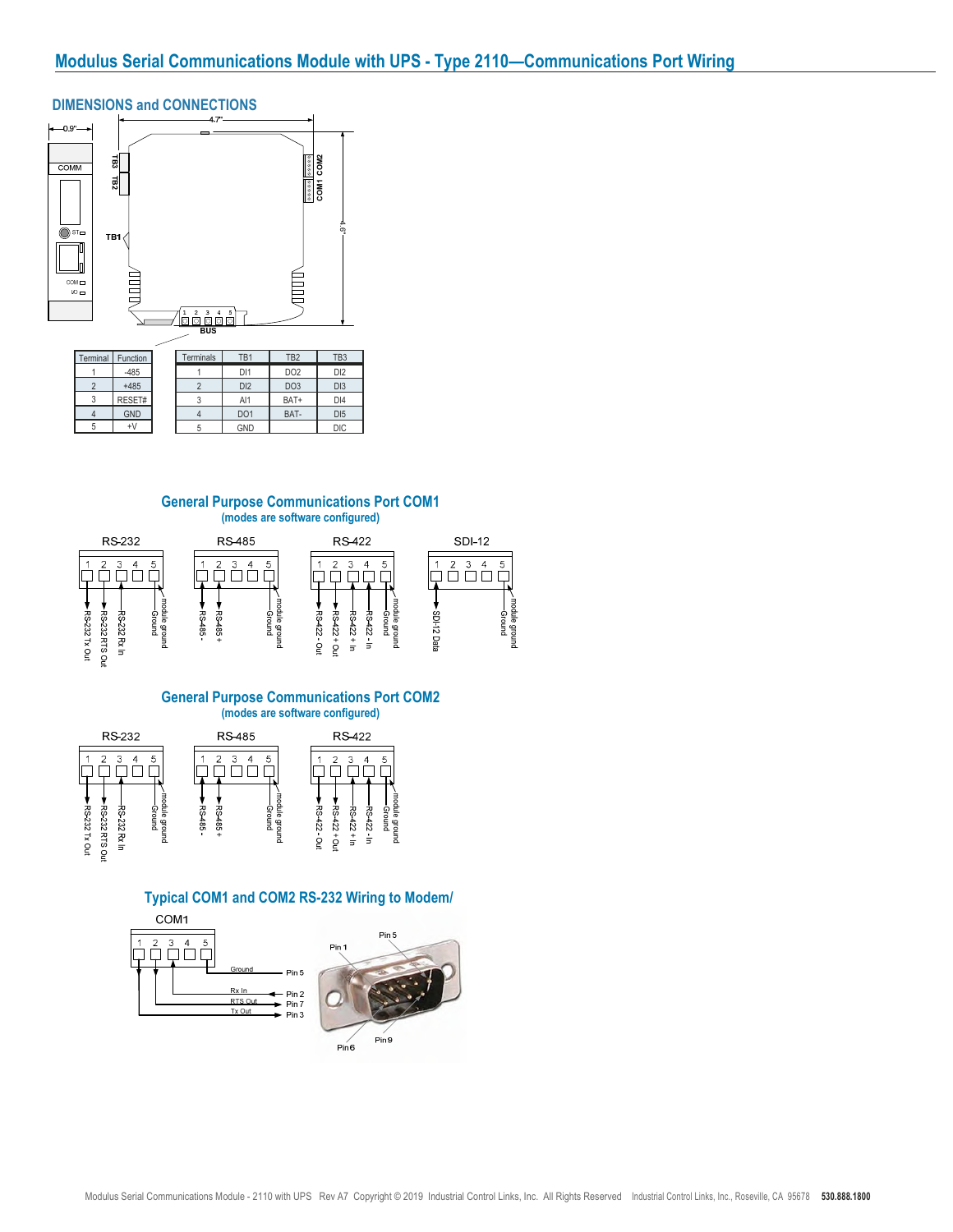### **Modulus Serial Communications Module with UPS - Type 2110 - Field Device Wiring**

∧ Refer to the installation manual for additional installation details and precautions.

#### **Discrete Inputs DI1 & DI2, Discrete Output DO1 & Analog Input AI1 - TB1**

The field wiring may be connected directly to the TB1 terminal block, or through a field Wiring Panel as shown in the diagrams below. All discrete inputs/outputs and the analog input are referenced to the ground terminal (5). This terminal is connected internally to the power supply ground.

The Discrete Inputs accept contact closures or open-collector ("NPN" style) input signals. External pull-up resistors are not required.

The Discrete Output sources current by switching the module input power to the output terminal.

The analog Input accepts 20mA current or voltage (+/-5v, +/-10v and 30v) signals. The mode is software selectable. Sensors can be either loop powered (Figure A) or self-powered (Figure C). In power conserving applications, the analog sensor may be powered from the Discrete Output (Figure B), configured to switch power to the sensor only when needed to take an analog reading (with configurable "warmup" time (a 20mA loop powered sensor is shown below, but a voltage sensor can also be used by switching its power).

Note that for all configurations, the model 82-00xx Field Wiring Panel is used.



#### **Discrete Outputs DO2 and DO3, Battery—TB2**

UPS Comm modules add two FET discrete outputs and battery backup functionality to the base module. The field wiring to these outputs may be connected directly to the TB2 terminal block, or through an 82-02xx Field Wiring Panel as shown in the diagrams below. The cable for the field wiring panel is terminated with a 4-position terminal block plug that plugs into the module, and a separate ground wire that is connected back to the power ground (usually at the base terminal block on the DIN rail).

The Discrete Outputs source current ("PNP" style) by switching the modules input power to the output terminals.

A 7AH or 12AH Sealed Lead Acid (SLA) battery should be connected as shown. Do not connect the battery directly to the modules system ground connection.



#### **Discrete Inputs DI3 to DI6 —TB3**

UPS Comm modules have four optically isolated discrete inputs. The field wiring to these inputs may be connected directly to the TB3 terminal block. or through a Field Wiring Panel as shown in the diagrams below. The common for the discrete inputs is shared among the four inputs but isolated from the rest of the module.



Sensor power may be AC or DC of either polarity. It can be the same source as the module input power.